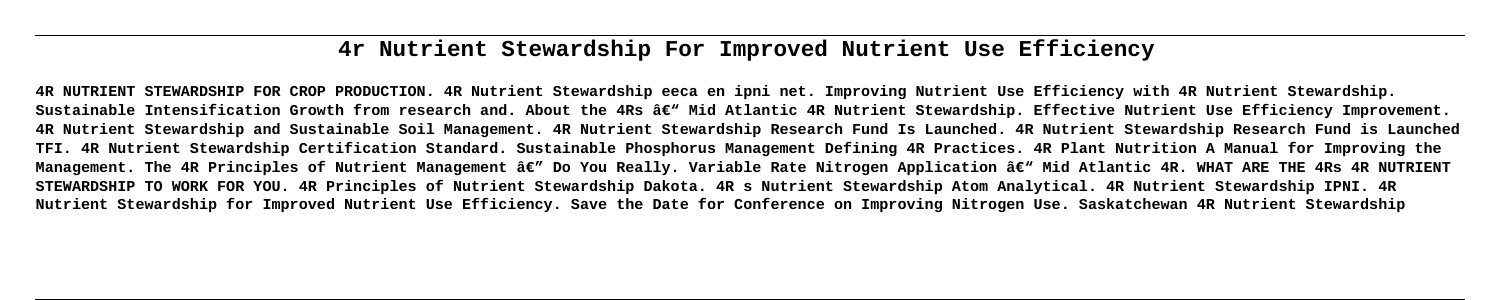**Management Plan. What are the 4Rs Nutrient Stewardship. 4R Nutrient Stewardship for Improved Nutrient Use Efficiency. 4R Nutrient Stewardship The Andersons Plant Nutrient Group. 4R Nutrient Stewardship Yara United States. Enhanced nitrogen fertiliser technologies support the 4R. Homepage Pursell Agri Tech. Science for Stewardship Nutrient Stewardship The Right. Stewardship TKINet. 4R Nutrient Stewardship Partner SoilBiotics. Nutrient fertilizer use efficiency** measurement current. Goal 50 of acres under 4R â€<sup>w</sup> Canola Digest. Nutrient Stewardship. NRCS partners with nutrient stewardship group Morning Ag. 4R Nutrient **Management for Emission Reductions and. Water Quality Soil Health Solutions Nutrient Stewardship. Effective Nutrient Use Efficiency Improvement. Nutrient Stewardship Shur Gro Farm Services. Improved 4r Nutrient Stewardship Mosaic Crop Nutrition. Nutrient Use Efficiency beyond 2020 IPNI. Nutrient Stewardship and Sustainable Fertilizer Use. Nitrogen Use Efficiency Helps Evaluate 4R Practices in. 4R Nutrient Stewardship Fertilizer Canada. Nutrient Stewardship** Fertilizer Canada. nutRient stewaRdship 4RTomorrow. 4R Nutrient Stewardship ICPDR. USDA Natural Resources Conservation Service and Mid. The "4R― Nutrient **Stewardship Framework for Horticulture**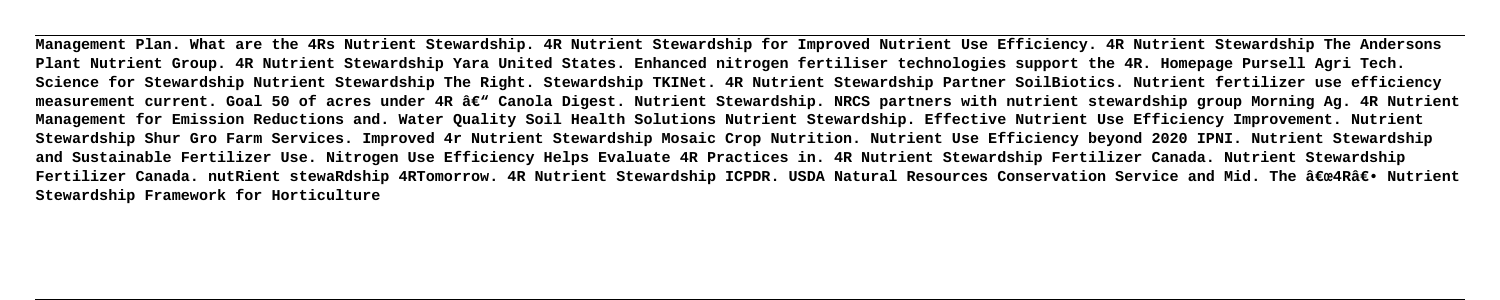### **4R NUTRIENT STEWARDSHIP FOR CROP PRODUCTION**

NOVEMBER 30TH, 2019 - 4R NUTRIENT STEWARDSHIP FOR CROP PRODUCTION SALLY FLIS CCA PH D DIRECTOR OF AGRONOMY THE FERTILIZER INSTITUTE BETTER CROP PERFORMANCE IMPROVED SOIL HEALTH AND CLEANER AIR AND WATER •USE ENHANCED EF

# FERTILIZERS''**4r nutrient stewardship eeca en ipni net**

december 9th, 2019 - 4r nutrient stewardship dr svetlana ivanova vice president eeca and middle east region sivanova ipni net agronomical day 26 27 of march 2014 bucharest romania'

## '**Improving Nutrient Use Efficiency With 4R Nutrient Stewardship**

December 2nd, 2019 - Improving Nutrient Use Efficiency With 4R Nutrient Stewardship Dr Adrian Johnston IPNI â€" Asia Amp Africa Vice President Seminar On Sustainable Fertilizer Management 16 17 September 2013 Beijing China IPNI Mission â $\epsilon$ œto Develop And Promote Scientific Information About The Responsible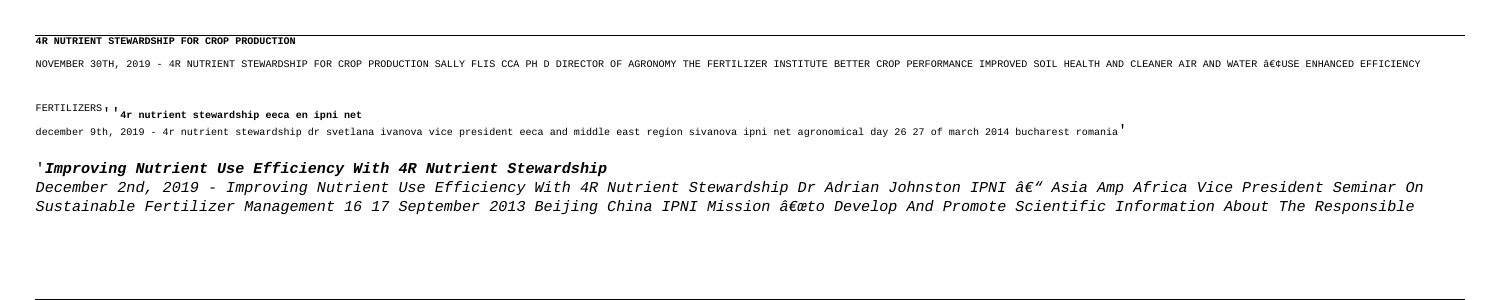# Management Of Plant Nutrition'<sup>'</sup> Sustainable Intensification Growth from research and

November 18th, 2019 - Sustainable Intensification Growth from research and technology Jealottâe"s Hill Research Centre UK Tuesday 30th October 2012 • 4R Nutrient Stewardship Improved Nutrient Use Efficiency of NPK'

### <sup>'</sup>About the 4Rs ' Mid Atlantic 4R Nutrient Stewardship

December 24th, 2019 - The 4Rs refer to the the right nutrient source at the right rate at the right time in the right place Applying 4R Nutrient Stewardship concepts can help to improve nutrient use efficiency on farms mak profitable and reducing losses to the environment 4R management principles are specific to each farm field and growing season''**Effective Nutrient Use Efficiency Improvement November 25th, 2019 - 4R Nutrient Stewardship for Improved Nutrient Use Efficiency Formed in 2007 from the Potash amp Phosphate Institute the International Plant Nutrition Institute is supported by leading fertilizer manufacturers**' '**4R Nutrient Stewardship and Sustainable Soil Management**

December 10th, 2019 - • Good nutrient management starts with a soil test • Fertilize based on the 4R's right product the right rate the right time right time right place • If you have the capability consider using

application  $\hat{a}\in\zeta$  4R nutrient stewardship is good for the grower $\hat{a}\in\mathcal{C}$  pocket book good for the,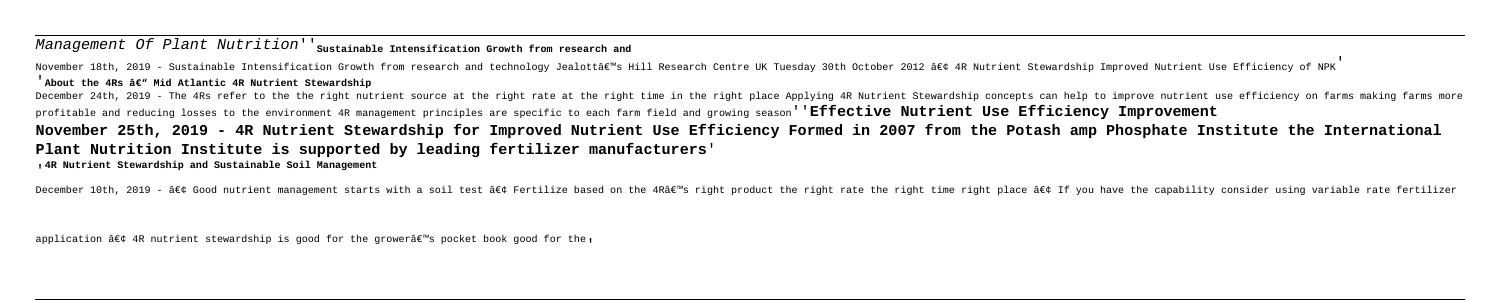## '**4R Nutrient Stewardship Research Fund Is Launched**

April 14th, 2013 - The North American Fertilizer Industry Has Pledged 7M To Fund A Multi Year Research Effort Aimed At Measuring And Evaluating The Economic Social And Environmental Impacts Of 4R Nutrient Stewardship Use Of The Right Fertilizer Source At The Right Rate At The Right Time And In The Right Place The'

## '**4R Nutrient Stewardship Research Fund Is Launched TFI**

November 27th, 2019 - WASHINGTON D C â€" The North American Fertilizer Industry Has Pledged 7 Million To Fund A Multi Year Research Effort Aimed At Measuring And Evaluating The Economic Social And Environmental Impacts Of 4R Nutrient Stewardship Use Of The Right Fertilizer Source At The Right Rate At The Right Time And In The Right Place''**4R Nutrient Stewardship Certification Standard** December 18th, 2019 - The 4R Nutrient Stewardship Program Of Which This Standard Is A Central Component Is Designed To Recognize Nutrient Service Providers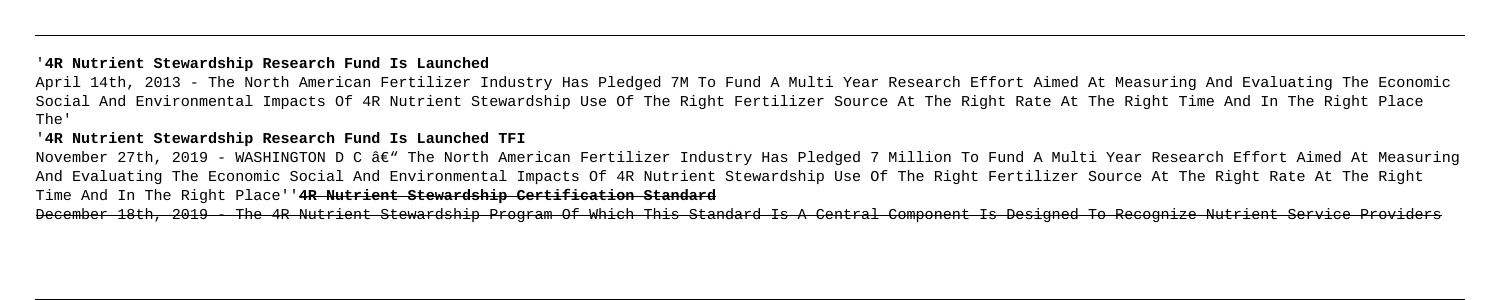Who Have Adopted The Principles And Practices Of 4R Nutrient Stewardship IPNI 2012 This Standard Translates 4R Nutrient Stewardship Into A Set Of Auditable Criteria'

### '**Sustainable Phosphorus Management Defining 4R Practices**

December 15th, 2019 - 4R Plant Nutrition A Manual for Improving the Management of Plant Nutrition in multiple languages and in both metric and U S imperial units Snapshot of the 4R plant nutrition manual covers 4R Nutrient Stewardship is one of IPNI's core strategies to support agriculture's ability to meet the world's production needs in a''**THE 4R PRINCIPLES OF NUTRIENT MANAGEMENT â€" DO YOU REALLY** 

November 22nd, 2019 - Sustainable Phosphorus Management Defining 4R Practices By Heidi Peterson And Tom Bruulsema P Hosphorus P Use Efficiency In The U S Has Improved Dramatically Since The 1980s NuGIS 2019 Yet Eutrophication And Other Nutrient Related Water Quality Issues Commonly Used As Measur Able Indicators Of Sustainability Have Persisted'

## '**4R Plant Nutrition A Manual for Improving the Management**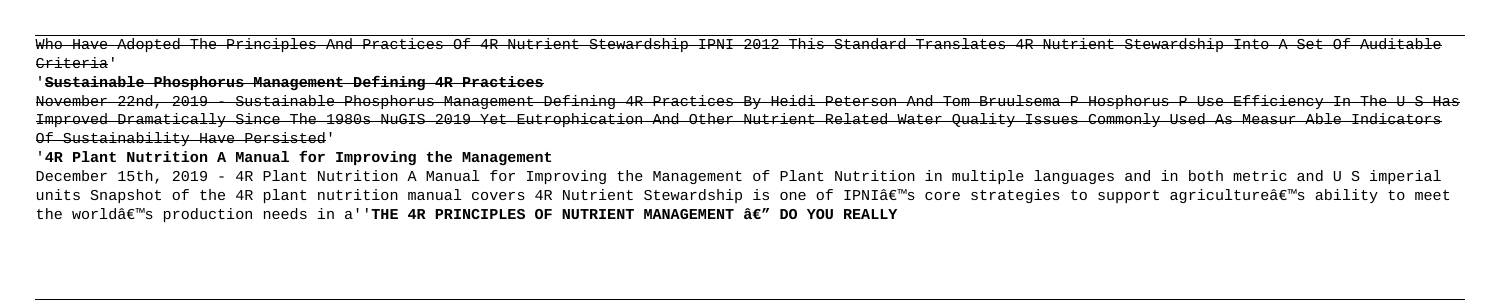# **DECEMBER 27TH, 2019 - THE 4RS FOCUS ON NUTRIENT APPLICATION WHICH IS AN EXCELLENT PLACE TO START BECAUSE GETTING APPLIED NUTRIENTS RECOVERED BY CROPS IS FUNDAMENTAL TO IMPROVING NUTRIENT USE EFFICIENCY AND PROFITABILITY BUT NUTRIENT STEWARDSHIP GOES BEYOND NUTRIENT APPLICATION IN FACT ALL OF AGRICULTURE CAN BE CONSIDERED THE STEWARDSHIP OF NUTRIENTS**'

### '<del>Variable Rate Nitrogen Application â€" Mid Atlantic 4R</del>

December 2nd, 2019 - Improved nitrogen use efficiency By matching your fertilizer applications to your crop needs The Mid Atlantic 4R Nutrient Stewardship Association the Delaware Maryland 4R Alliance and the Pennsylvania 4R Alliance are supported through funds from the National Fish amp Wildlife Federation'

### '**WHAT ARE THE 4Rs 4R NUTRIENT STEWARDSHIP TO WORK FOR YOU**

November 25th, 2019 - decrease profitability and increase nutrient losses potentially degrading water and air 4R nutrient stewardship requires the

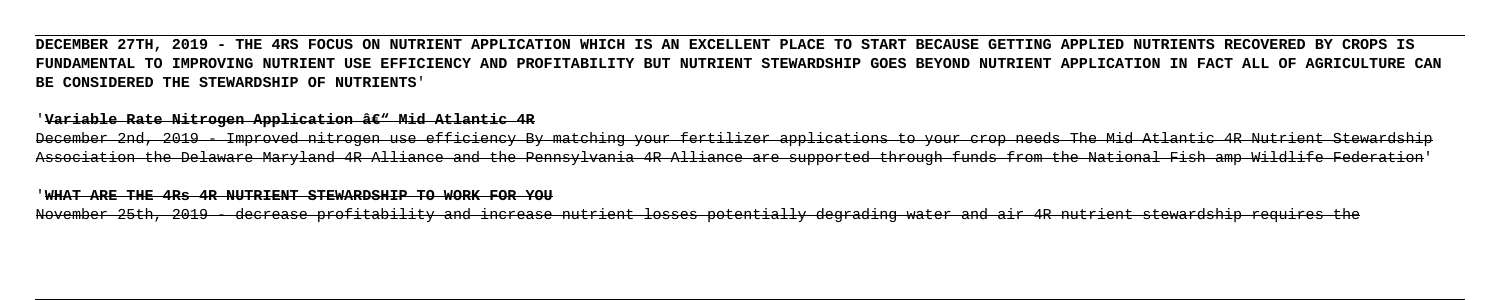implementation of best management practices BMPs that optimize the efficiency of fertilizer use The goal of fertilizer BMPs is to match nutrient supply with crop requirements and to minimize nutrient losses'

# '**4R Principles of Nutrient Stewardship Dakota**

**December 21st, 2019 - 4R Principles of Nutrient Stewardship As a producer of the fertilizers that help grow our agricultural community Dakota Gas supports the 4R Nutrient Stewardship principles for fertilizer use The 4R philosophy is an innovative and science based approach that offers enhanced environmental protection increased production increased farmer profitability and improved sustainability**'

'**4R s Nutrient Stewardship Atom Analytical**

December 24th, 2019 - 4R nutrient stewardship requires the implementation of best management practices BMPs that optimize the efficiency of fertilizer use The goal of fertiliser BMPs is to match nutrient supply with crop r and to minimize nutrient losses from fields<sup>'</sup> **4R NUTRIENT STEWARDSHIP IPNI**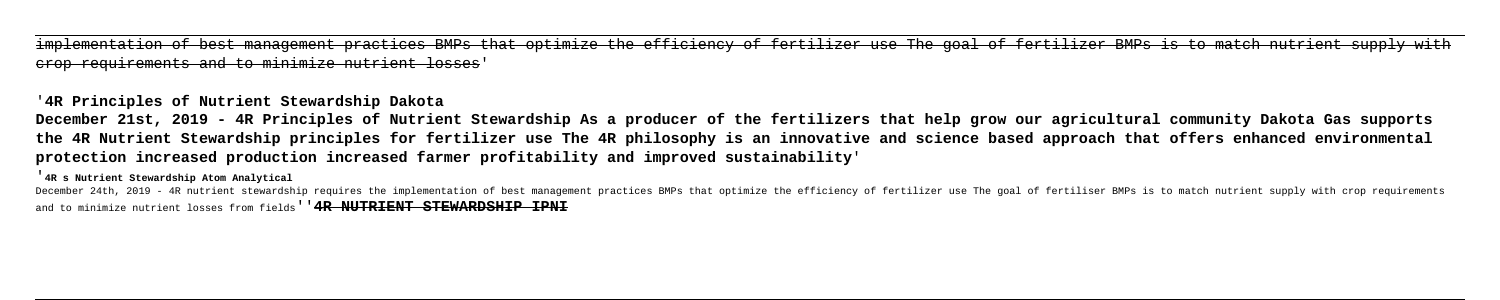NOVEMBER 22ND, 2019 - THE 4R NUTRIENT STEWARDSHIP FERTILIZER USE BMPS€"APPLYING THE RIGHT NUTRIENT SOURCE AT THE RIGHT RATE TIME AND PLACE€"INTEGRATE AGRONOMIC BMPS SELECTED TO ACHIEVE CROPPING SYSTEM MANAGEMENT OBJECTIVES OF PRODUCTIVITY PROFITABILITY DURABILITY AND HEALTH OF THE BIOPHYSICAL AND SOCIAL ENVIRONMENT'

### '**4R NUTRIENT STEWARDSHIP FOR IMPROVED NUTRIENT USE EFFICIENCY**

DECEMBER 20TH, 2019 - MEETING FUTURE FOOD SECURITY TARGETS REQUIRES THE RESPONSIBLE USE OF FERTILIZER NUTRIENTS THE 4R NUTRIENT STEWARDSHIP GUIDELINES WERE DEVELOPED BY THE FERTILIZER INDUSTRY AS A PROCESS TO GUIDE FERTILI MANAGEMENT PRACTICES BMP IN ALL REGIONS OF THE WORLD''**Save The Date For Conference On Improving Nitrogen Use** December 3rd, 2019 - The N Use Efficiency Conference Will Bring Together Agronomists Biogeochemists Farmers Economists Sociologists Extension Agents Educators And Policy Experts From Both Public And Private Sectors To Identify The Major Impediments To Improved Nutrient Management And To Make Recommendations For Overcoming Those Impediments'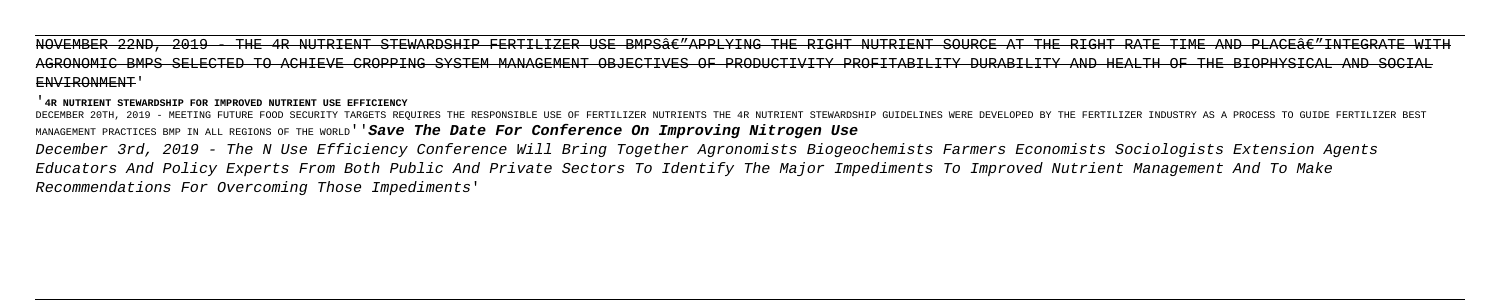### '**Saskatchewan 4R Nutrient Stewardship Management Plan**

November 26th, 2019 - The Core Of Successful 4R Nutrient Stewardship Is Including A Plan For Managing Applied Nutrients That Is Rooted In All 4R's One Of The Key Principles Of The 4R Nutrient Stewardship Plan Is Site Sp

Management Where Nutrient Management Practices Are Optimized To Match The Requirements Of The Crop And Manage Envi''**What are the 4Rs Nutrient Stewardship** December 26th, 2019 - 4R nutrient stewardship requires the implementation of best management practices BMPs that optimize the efficiency of fertilizer use The goal of fertilizer BMPs is to match nutrient supply with crop requirements and to minimize nutrient losses from fields'

november 24th, 2019 - 4r nutrient stewardship framework as a means of linking science to practice and supporting effective communications with all stakeholders 2 3 the 4r nutrient stewardship framework promot es the application of nutrients using the right source or product at the right rate right time

### '**4r nutrient stewardship for improved nutrient use efficiency**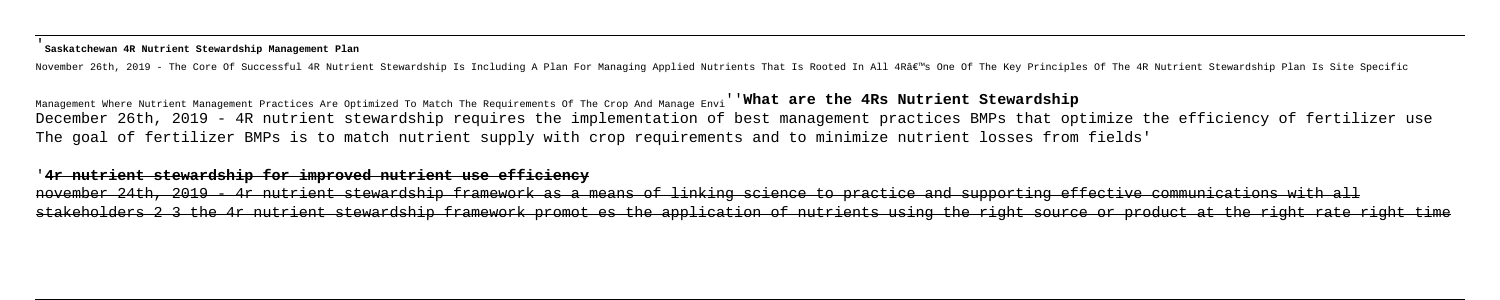and right place figure 1''**4R NUTRIENT STEWARDSHIP THE ANDERSONS PLANT NUTRIENT GROUP**

DECEMBER 26TH, 2019 - 4R NUTRIENT STEWARDSHIP THE ANDERSONS IS A PROUD PARTNER OF 4R NUTRIENT STEWARDSHIP THE 4R PHILOSOPHY IS AN INNOVATIVE AND SCIENCE BASED APPROACH THAT OFFERS ENHANCED ENVIRONMENTAL PRO

INCREASED FARMER PROFITABILITY AND IMPROVED SUSTAINABILITY'

'**4R Nutrient Stewardship Yara United States**

**December 22nd, 2019 - 4R Nutrient Stewardship Requires The Implementation Of Best Management Practices BMPs That Optimize The Efficiency Of Fertilizer Use The Goal Of Fertilizer BMPs Is To Match Nutrient Supply With Crop Requirements And To Minimize Nutrient Losses From Fields**'

'**enhanced nitrogen fertiliser technologies support the 4r**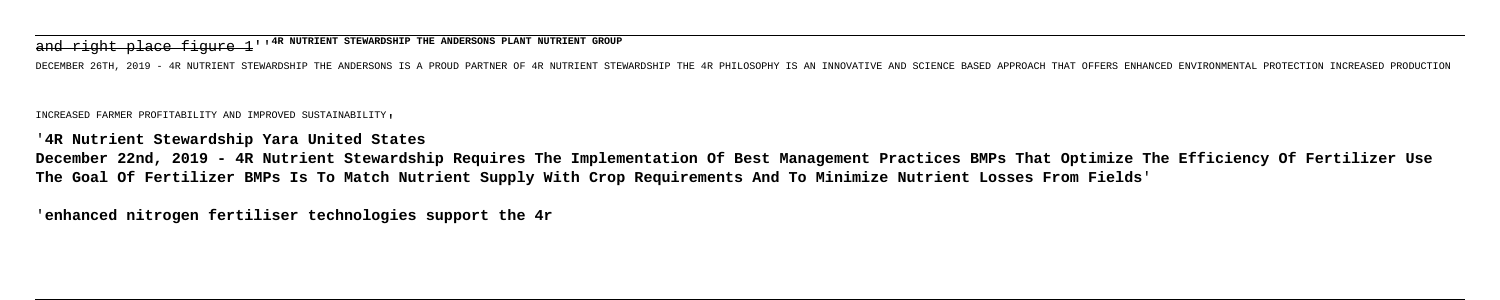may 2nd, 2019 - free online library enhanced nitrogen fertiliser technologies support the 4r concept to optimise crop production and minimise environmental losses report by soil research agricultural industry earth sciences ammonia denitrification groundwater harvesting leaching nitrification nitrogen fertilizers nitrous oxide sustainable development''**homepage pursell agri tech december 22nd, 2019 - adaptive nutrient delivery is designed to meet the unique needs of fertilizer users pursell agri tech offers the widest product portfolio in the market including purkote puryield and purform through next generation coating technologies and improved micronutrient delivery systems**

**we're enhancing plant nutrient performance**'

### '**SCIENCE FOR STEWARDSHIP NUTRIENT STEWARDSHIP THE RIGHT**

DECEMBER 15TH, 2019 - IMPROVED N USE EFFICIENCY CAN BE ACHIEVED THROUGH COMBINATIONS OF RATE SOURCE TIME AND PLACE A RECENT ROUNDTABLE MEETING IDENTIFIED A GOAL ÂCOBROADENING THE FOCUS OF APPLIED RESEARCH BEYOND N RATE TO MOVE TOWARD MORE INTEGRATED AGRICULTURAL SYSTEMS ÂC. AND CITED THE 4R NUTRIENT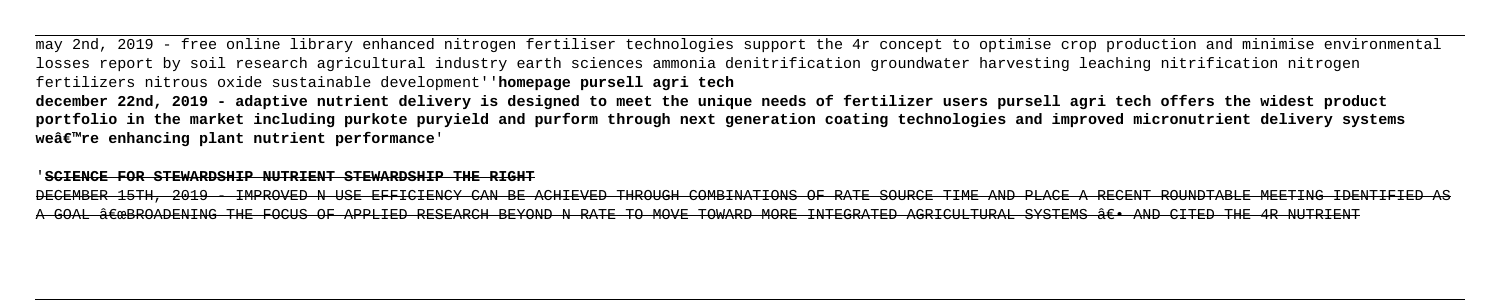### STEWARDSHIP APPROACH AS A STEP TO HELP REPRESENT A

### '**Stewardship TKINet**

December 15th, 2019 - Many of these organizations have introduced precision agriculture programs like the 4Rs The 4R Nutrient Stewardship model provides a framework to achieve cropping system goals such as increased produc

**November 19th, 2019 - provide 4R Nutrient Stewardship is an innovative and science based approach that offers enhanced environmental protection increased crop production and quality increased farmer profitability and improved soil productivity and sustainability The concept is to use the right nutrient source** at the right rate the right<sup>'</sup>'<sub>Nutrient Fertilizer Use Efficiency Measurement Current</sub>

December 15th, 2019 - Nutrient Fertilizer Use Efficiency Measurement Current Situation And Trends 1Paul Fixen Frank Brentrup2 Tom Bruulsema3 Fernando Garcia4 Rob Norton5 And Shamie Zingore6 Abstract Nutrient Use Efficiency

farmer profitability enhanced environmental protection and improved sustainability'

# '**4R Nutrient Stewardship Partner SoilBiotics**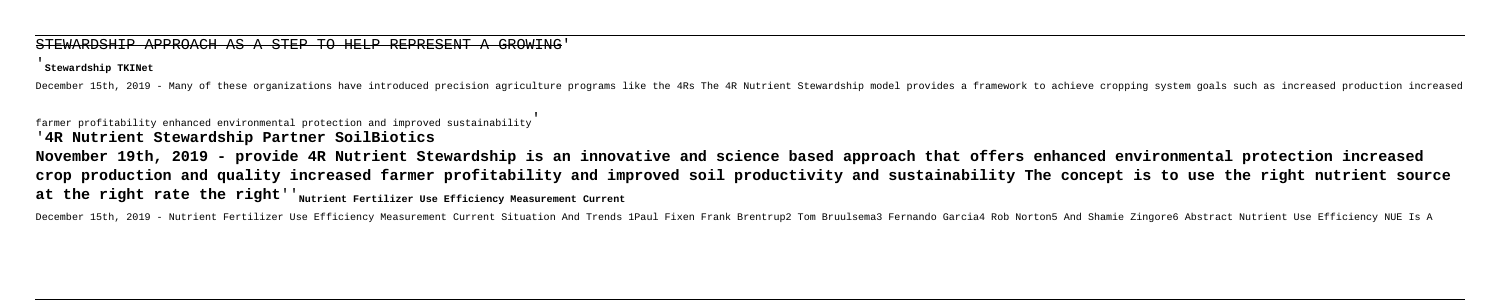Critically Important Concept In The Evaluation Of Crop Production Systems'

### 'Goal 50 of acres under 4R â€" Canola Digest

December 20th, 2019 - Following the 4Rs will lead to improved nutrient use efficiency which is good for business and for soil health and air and water quality Implementing 4R Nutrient Stewardship across all acres in Western Canada will lead to a one to two million tonne reduction in greenhouse gases which is equivalent to removing 215 000 430 000 cars from the road annually'

### '**NUTRIENT STEWARDSHIP**

DECEMBER 2ND, 2019 - NUTRIENT STEWARDSHIP GOALS YIELD QUALITY NUTRIENT USE EFFICIENCY CARBON CREDITS SOIL EROSION OFF FIELD NUTRIENT LOSSES NUTRIENT BUDGET FACTOR COST SOIL PRODUCTIVITY BIODIVERSITY WATER USE EFFICIENCY AMOUNT OF CROP HARVESTED PER UNIT OF CROPLAND PER UNIT OF TIME SUGAR PROTEIN MINERALS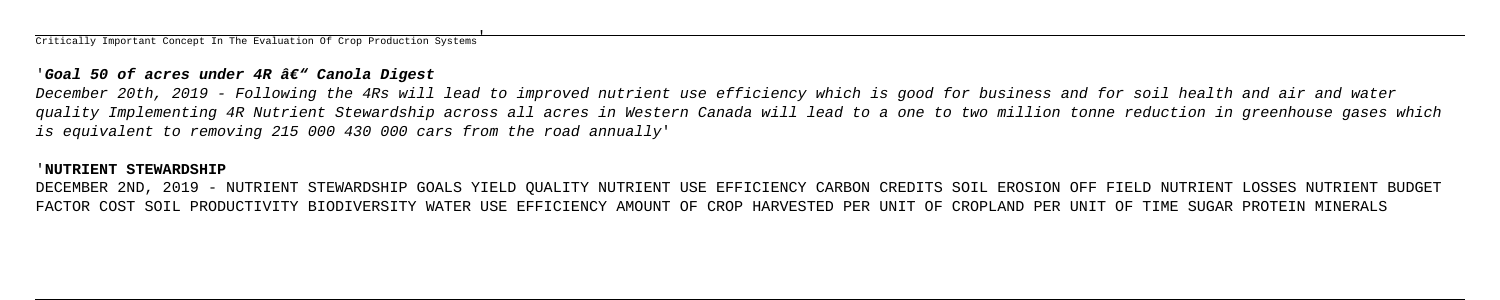# '**NRCS partners with nutrient stewardship group Morning Ag**

December 7th, 2019 - The concept is simple  $\hat{a} \in T$  apply the right source of nutrient at the right rate at the right time in the right place  $\hat{a} \in T$  but the implementation is knowledge intensive and site specific Implementation of 4R systems will increase nutrient use efficiency and reduce nutrient laden runoff entering nearby waterways''**4R Nutrient Management For Emission Reductions And** December 15th, 2019 - Canadian Farms Which Are Currently Implementing 4R Nutrient Stewardship Demonstrate Improved Fertilizer Efficiency While Increasing The Quantity Produced Per Acre For Each Unit Of Nutrient Applied Without Sacrificing Yield Potential Using 4R Nutrient Stewardship Can Substantially Reduce The

Nitrous''**water quality soil health solutions nutrient stewardship**

december 17th, 2019 - water quality soil health solutions nutrient stewardship nutrient management practices the fertilizer rate timing placement and the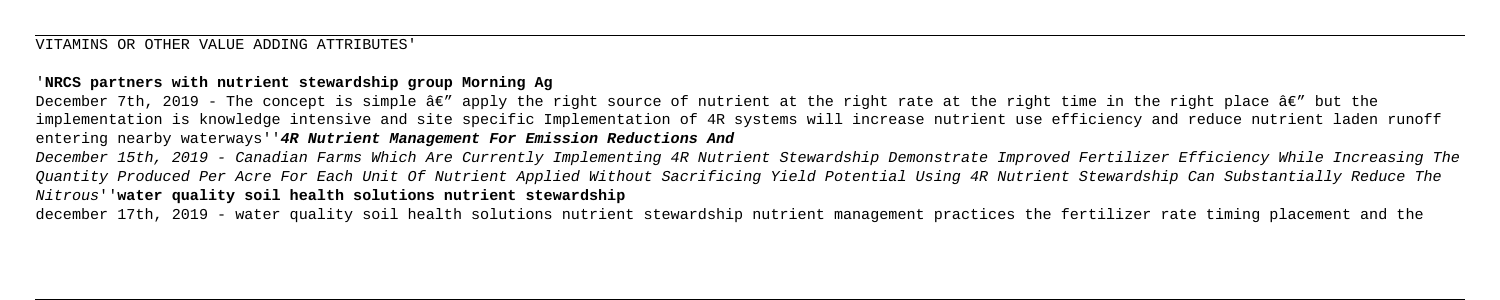form of nutrients applied are managed to maximize the nutrients that are taken up by the crop while minimizing the loss of nutrients to surface water groundwater or to the atmosphere''**effective nutrient use efficiency improvement** december 24th, 2019 - b sustainability of livestock linked to more nutrient recycling 5 how will the us contribute to increasing global food production 70 by 2050 show leadership in sustainable intensification â $\varepsilon$ " higher yields improved soil health more optimal nue reduced environmental impact full implementation of 4r nutrient stewardship''**Nutrient Stewardship Shur Gro Farm Services** December 25th, 2019 - 4R Nutrient Stewardship is applying fertilizer of the Right Source at the Right Rate at the Right Time and in the Right Place The benefits of 4R include improved agricultural productivity and yields by optimizing nutrient management'

'**Improved 4r Nutrient Stewardship Mosaic Crop Nutrition**

November 26th, 2019 - Mosaic also supports retailersâ€<sup>™</sup> and growersâ€<sup>™</sup> efforts to apply 4R Nutrient Stewardship through science based and field specific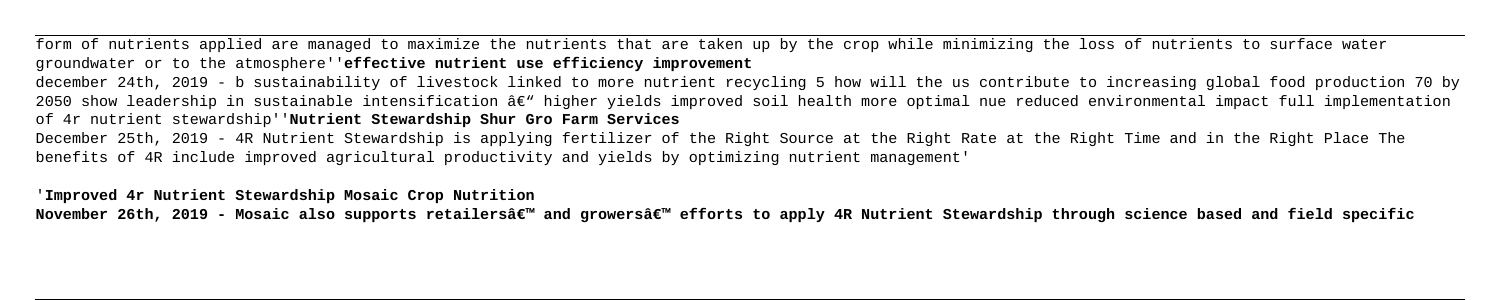**fertilizer use and partners with industry associations conservation groups and environmentally focused organizations whose work supports increased soil health improved nutrient stewardship and crop production**''**nutrient use efficiency beyond 2020 ipni**

november 30th, 2019 - there is merit in the judicious use of enhanced efficiency fertilizers using the 4r principles to ensure nutrient supply matches plant demand so minimizing losses tools for meeting the source rate tim optimum include better soil tests and crop monitoring to match nutrient demand and supply on a site specific basis'

# '**Nutrient Stewardship and Sustainable Fertilizer Use**

**December 15th, 2019 - most farmers are cautious about the economic viability of fertilizer use The 4R Nutrient Stewardship offers opportunities to improve nutrient use efficiency and environmental sustainability while supporting the profitability of farms Johnston and Bruulsema 2014**''**NITROGEN USE EFFICIENCY HELPS EVALUATE 4R PRACTICES IN**

DECEMBER 22ND, 2019 - NITROGEN USE EFFICIENCY HELPS EVALUATE 4R PRACTICES IN WHEAT BY CROPLIFE STAFF NOVEMBER 13 2018 ONE OF THE PRINCIPLES OF 4R NUTRIENT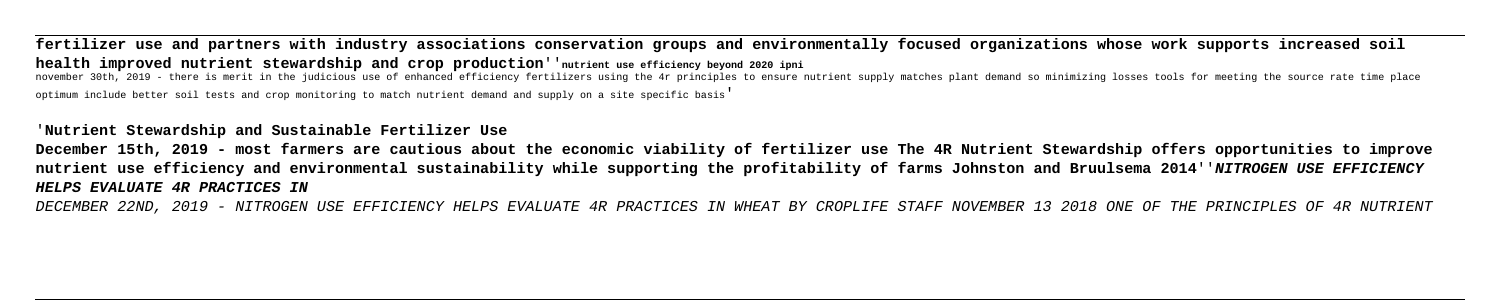STEWARDSHIP IS THE INCLUSION OF PERFORMANCE INDICATORS WRITES STEVE PHILLIPS DIRECTOR NORTH AMERICAN PROGRAM INTERNATIONAL PLANT NUTRITION INSTITUTE''**4R Nutrient Stewardship Fertilizer Canada**

December 23rd, 2019 - 4R Nutrient Stewardship correlated with some differences in nutrient usage For example those very familiar with 4R Nutrient Stewardship were more likely to use Nitrogen and Phosphorus on soybean and w

Matches fertilizer type to crop needs Implementing 4R Nutrient Stewardship across Canada RIGHT SOURCE Agronomic Advice from a''**Nutrient Stewardship Fertilizer Canada**

December 23rd, 2019 - It's simple to implement 4R Nutrient Stewardship Right Source Right Rate Right Time Right Place ® Complete the eLearning Course formalize your commitment online verify your farm plan is consistent

Nutrient Stewardship principles and submit your acres to be counted as a part of Canadaâ $\epsilon$ <sup>m</sup>s commitment to sustainable agriculture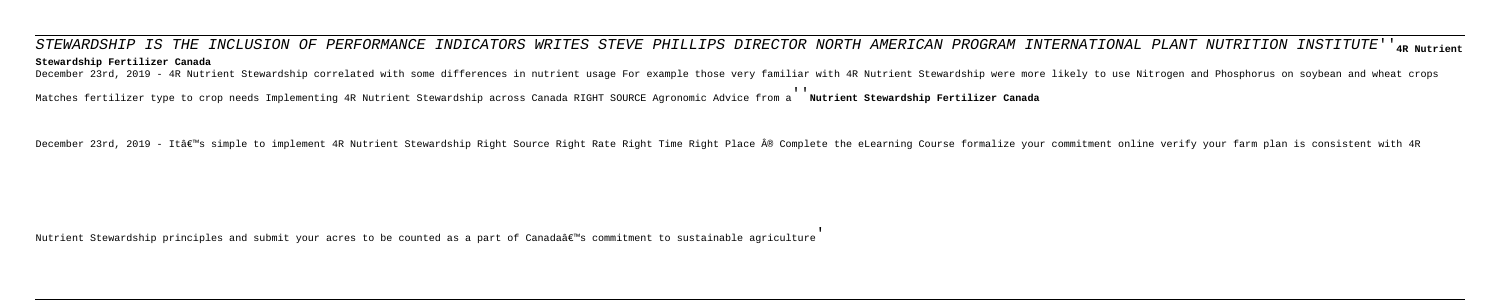### '**NUTRIENT STEWARDSHIP 4RTOMORROW**

NOVEMBER 30TH, 2019 - 4R NUTRIENT STEWARDSHIP IS A NEW INNOVATIVE APPROACH FOR FERTILIZER BEST MANAGEMENT PRACTICES ADOPTED BY THE WORLD'S FERTILIZER INDUSTRY T HIS APPROACH CONSIDERS ECONOMIC SOCIAL AND ENVIRONMENTAL NUTRIENT MANAGEMENT AND IS ESSENTIAL TO SUSTAINABILITY OF AGRICULTURAL SYSTEMS T HE CONCEPT IS SIMPLEÂE" APPLY THE RIGHT SOURCE OF''<del>' a nutrient stewardship icpdr</del> november 26th, 2019 - 4r nutrient stewardship •technical start 1980's as a process in 2007 brussels •a science based approach that offers increased production enhanced environmental protection increased farmer profitability and improved sustainability •recognizes that sustainable nutrient use must support cropping''**USDA Natural Resources Conservation Service And Mid**

December 26th, 2019 - The Concept Is Simple Apply The Right Source Of Nutrient At The Right Rate At The Right Time In The Right Place But The Implementation Is Knowledge Intensive And Site Specific Implementation Of 4R Systems Will Increase Nutrient Use Efficiency And Reduce Nutrient Laden Runoff Entering Nearby

### Waterways'<sup>'</sup> The  $\hat{a}$ Exe4R $\hat{a}$  Nutrient Stewardship Framework For Horticulture

December 23rd, 2019 - Improving Plant Nutrient Management Is Important For Environmental Economic And Social Considerations The Adoption Of The "4Râ€. Nutrient Stewardship Framework Right Source Right Rate Right Time An

Provides A Basis For Examination Of The Underlying Scientific Principles Behind Fertilizer Use'